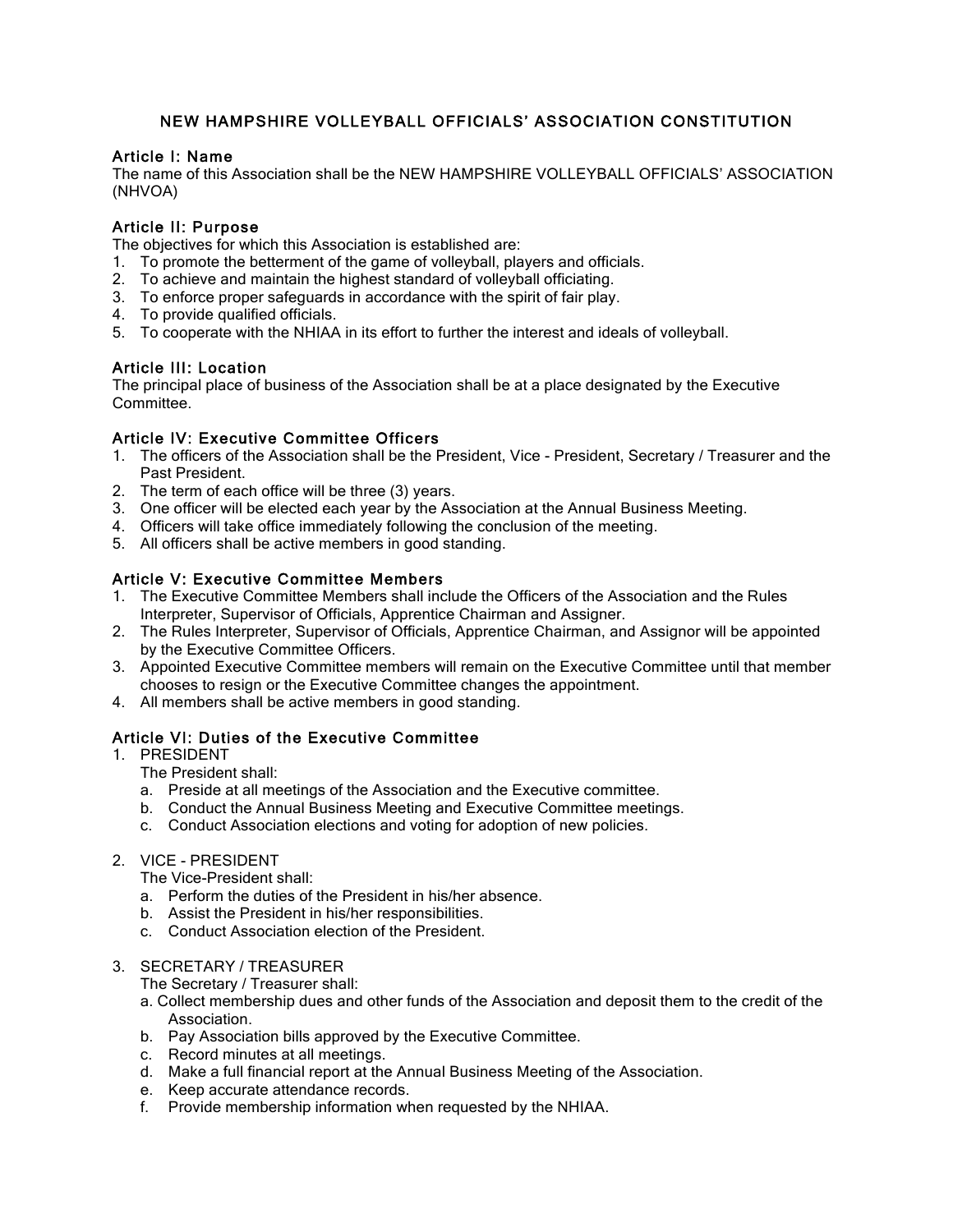4. PAST PRESIDENT

The Past President shall:

- a. Assist the Executive Committee.
- 5. RULES INTERPRETER

The Rules Interpreter shall:

- a. Conduct two (2) rules interpretations per year.
- b. Contact National Federation when a rule is not clearly understood.
- c. Oversee the administration of online testing to apprentice and officials.

#### 6. SUPERVISOR OF OFFICIALS

The Supervisor of Officials shall:

- a. Attend Volleyball Committee meetings and report to the Association all pertinent information.
- b. Be responsible for the supervision of officials.
- c. Tend to all issues concerning officials.

#### 7. APPRENTICE CHAIRMAN

The Apprentice Chairman shall:

- a. Oversee and implement the Apprentice Program.
- b. Follow the guidelines established by the Executive Committee.

### 8. ASSIGNOR

The assignor shall:

- a. Oversee the assignment of officials for all NHIAA matches, including pre-season jamborees and scrimmages and post-season sub-varsity tournaments.
- b. Follow guidelines established by the Executive Committee when assigning officials.
- c. Collate peer and supervisory evaluations and disseminate ratings to the membership.

## Article VII: Powers of the Executive Committee

The Executive Committee shall:

- 1. Carry out the purpose of the Association to the best of its ability.
- 2. Transact all business.
- 3. Appoint committees in the best interest of the Association.
- 4. Suspend members who are not in compliance with the by-laws.
- 5. Appoint a replacement for any Executive Committee member who becomes unable to serve for any reason.
- 6. Attend Executive Committee meetings.
- 7. Appoint members to the Executive Committee.

# Article VIII: Meetings

- 1. The Annual Business Meeting will be held on the first Sunday of August following the Rules Interpretation.
- 2. Two rules interpretation meetings will be held each year. The meetings will be held the first and third Sunday in August.
- 3. A Special Business Meeting may be called by the Executive Committee with the membership being notified thirty (30) days prior to the meeting.

## Article IX: Income and Funds

All money, funds and income of the Association shall belong to the Association.

## Article X: Fiscal Year

The fiscal year of the Association shall be July 1 through June 30.